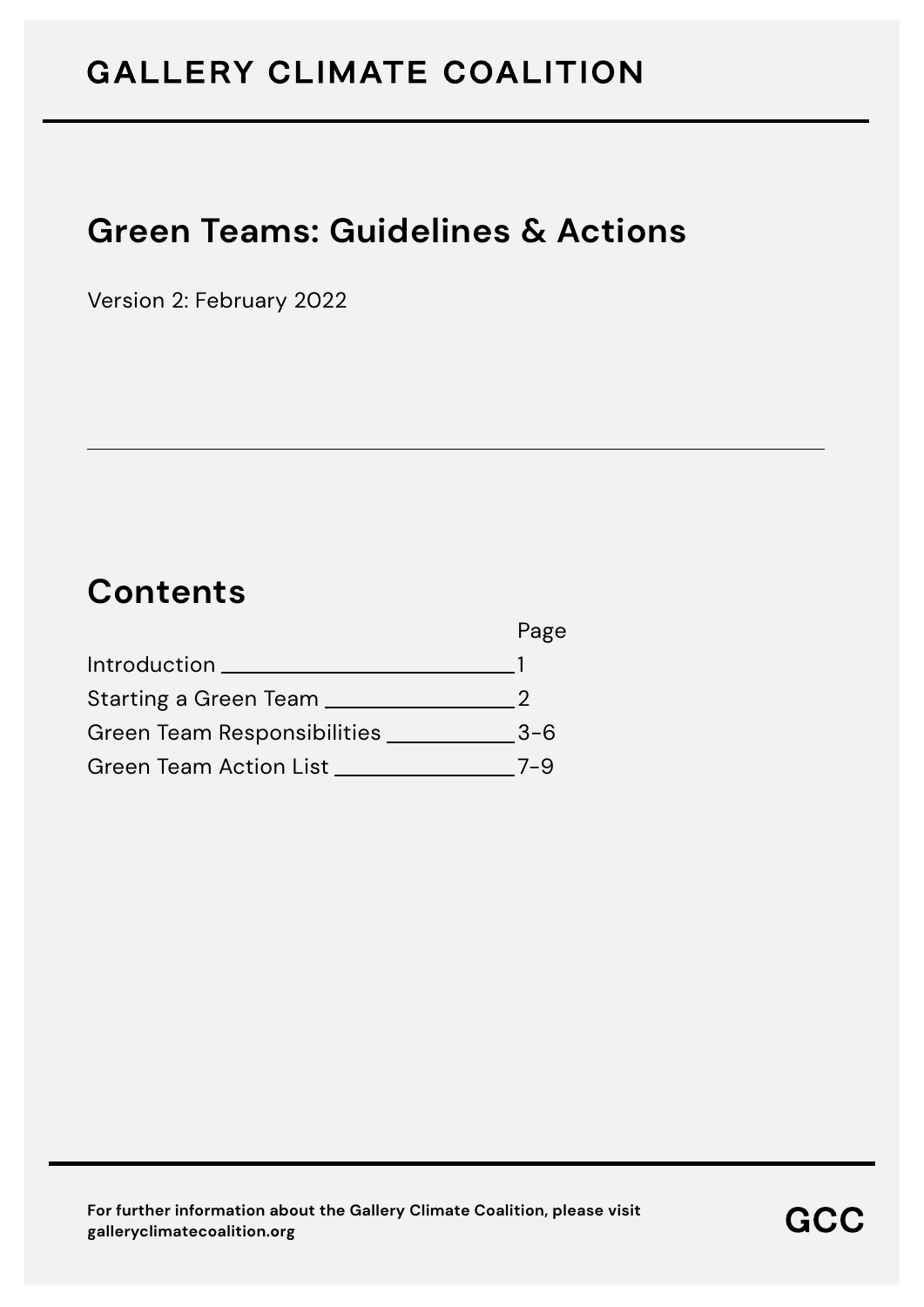**Taking individual action on climate issues can be hard, but a Green Team offers an empowering way to make a difference. Having a dedicated internal group working towards targets will make the process more efficient. Starting a Green Team is the first step in the GCC [Decarbonisation Action Plan](https://galleryclimatecoalition.org/usr/library/documents/main/gcc_decarbonisation_action_plan_2021.pdf).** 

These are groups of employees engaged in advancing sustainability within an organisation. In the case of smaller organisations, a single Green Ambassador can take on the role.

Establishing a Green Team or appointing a Green Ambassador will increase employee engagement with environmental challenges and create a strong culture of sustainability in the workplace.

This is a key step in standardising and normalising environmental considerations at all stages of decision making. Successes might not always happen straight away, but by carving out a specialist team, organisations will be building a culture of climate impact awareness.

Your organisation's Green Team leader or Green Ambassador should be the registered contact for your GCC membership account.

#### **General Art-Sector Sustainability Principles:**

- Measure, report and analyse emissions.
- Use sea and land transport and freight options over air routes at every available opportunity.
- Make sure you are using a certified renewable energy provider.
- Keep products and materials in circulation for as long as possible.
- Prioritise reusable materials and products over single use equivalents.
- Follow the 5 R's of the waste hierarchy.
- Plan exhibition and project schedules in advance and around these principles.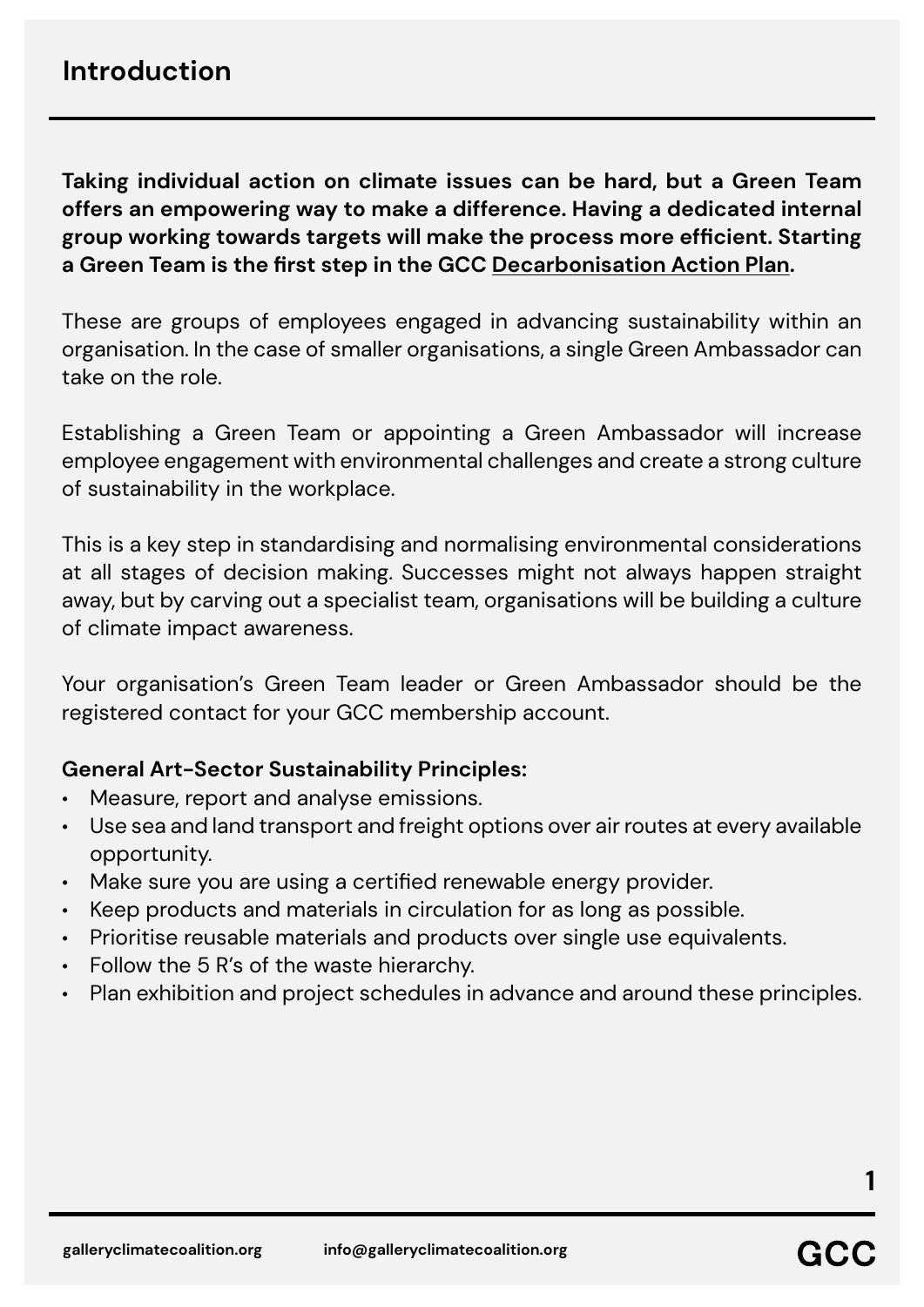**Start recruiting a Green Team with an open call for volunteers. It is beneficial to have team members that have proactively put themselves forward so that the team is composed of individuals with a passion for the subject and a positive attitude.** 

It would be sensible to include individuals responsible for specific areas, ie. shipping / logistics, operations, finance, HR, as well as those able to approve changes and make key decisions. Most importantly, a Green Team should include those who have the time and willingness to commit to bringing about real change.

Green Teams should have input from throughout the organisation. Depending on the type and size of an organisation this may include a: Registrar, Technician, Gallery / Studio / Facilities Manager, Financial Director, HR.

Once recruited, allocate roles and responsibilities. Appoint a team member responsible for scheduling and leading meetings. GCC recommends making the Green Team leader the GCC point contact to share and disseminate information.

It's important that the Green Team is recognised and supported by the management team. Ensure that clear lines of communication are implemented and fit into existing decision-making processes. In a smaller organisation this may be informal, but in a larger one this could involve including a Green Team report and set of recommendations at Board meetings, or similar.

#### **Green Team's responsibilities:**

- 1. Carbon reporting
- 2. Developing a tailored Decarbonisation Action Plan
- 3. Implementing sustainability best practices
- 4. Train & Explain
- 5. 'Greening' the supply chain
- 6. Supporting Strategic Climate Funds (SCFs)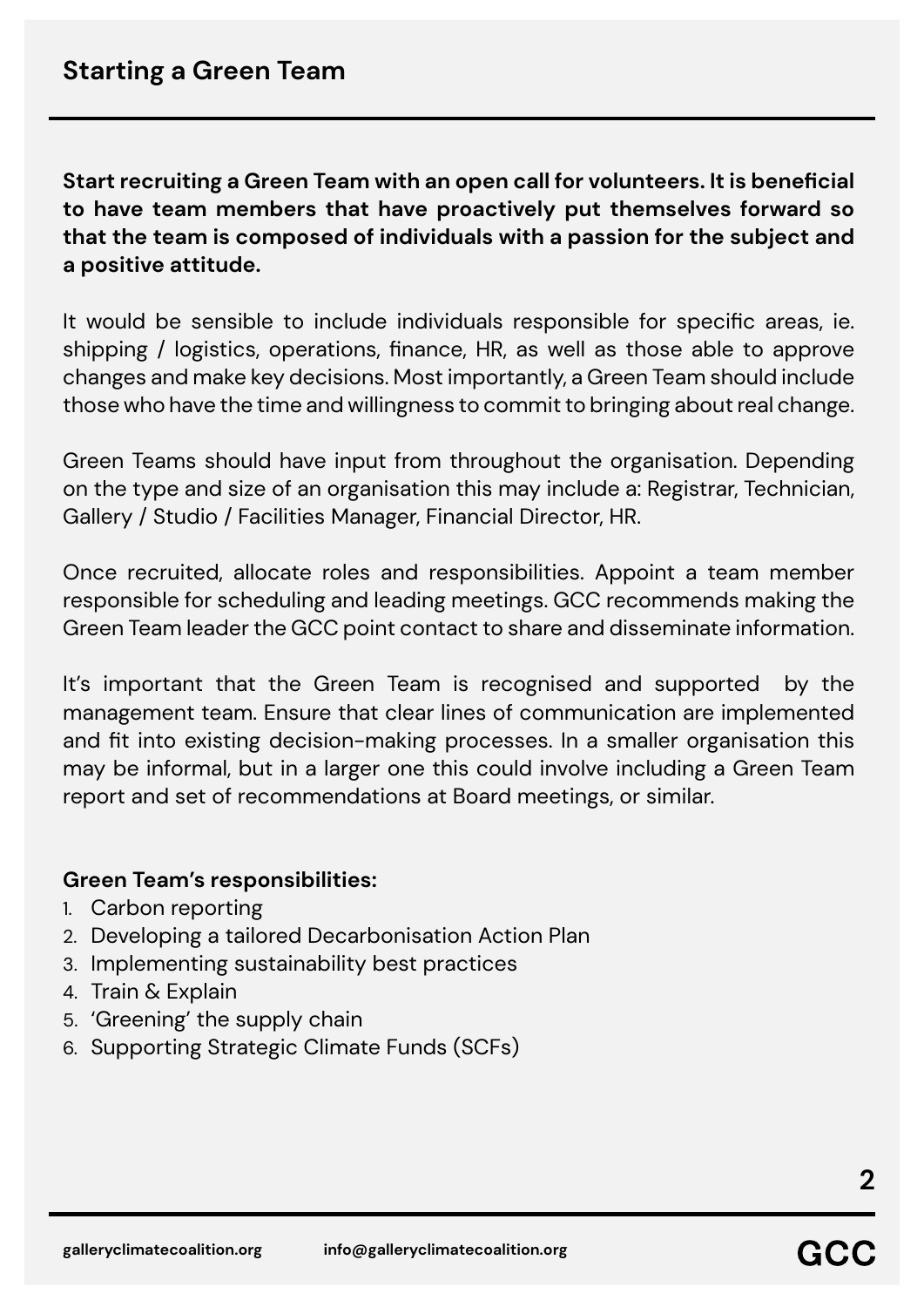#### **1. Carbon Reporting**

Calculate emissions using GCC's free carbon calculator or hire a freelance consultant or advisory agency to conduct a full carbon audit. It is important to retrospectively calculate emissions for a typical pre-Covid year to use as a baseline for 50% CO2e reductions for 2030. We recommend starting with 2019.

A User Guide is available to provide step by step guidance on how to calculate emissions through GCC's carbon calculator.

Once completed, share the carbon report results amongst colleagues and together discuss the impact of different activities and agree on the appropriate steps to reach your target.

GCC encourages members to share their results via the GCC website. Publishing carbon reports promotes transparency and collegiality across the sector. Making results available helps GCC to establish best practice, track progress, and build up a bank of data, which in turn allows for the refinement and improvement of the tools and research. It cannot be emphasised enough just how important and useful this is to the collective effort.

Carbon Report Badges are available for members that have completed an annual report. These can be displayed on the individual or organisation's website and social media channels, and are a way of recognising and celebrating the positive actions taken. Any gallery, artist studio, art sector business or individual that has submitted a carbon report either by using the free GCC Carbon Calculator or via a carbon audit with an external consultant are eligible to receive the badge.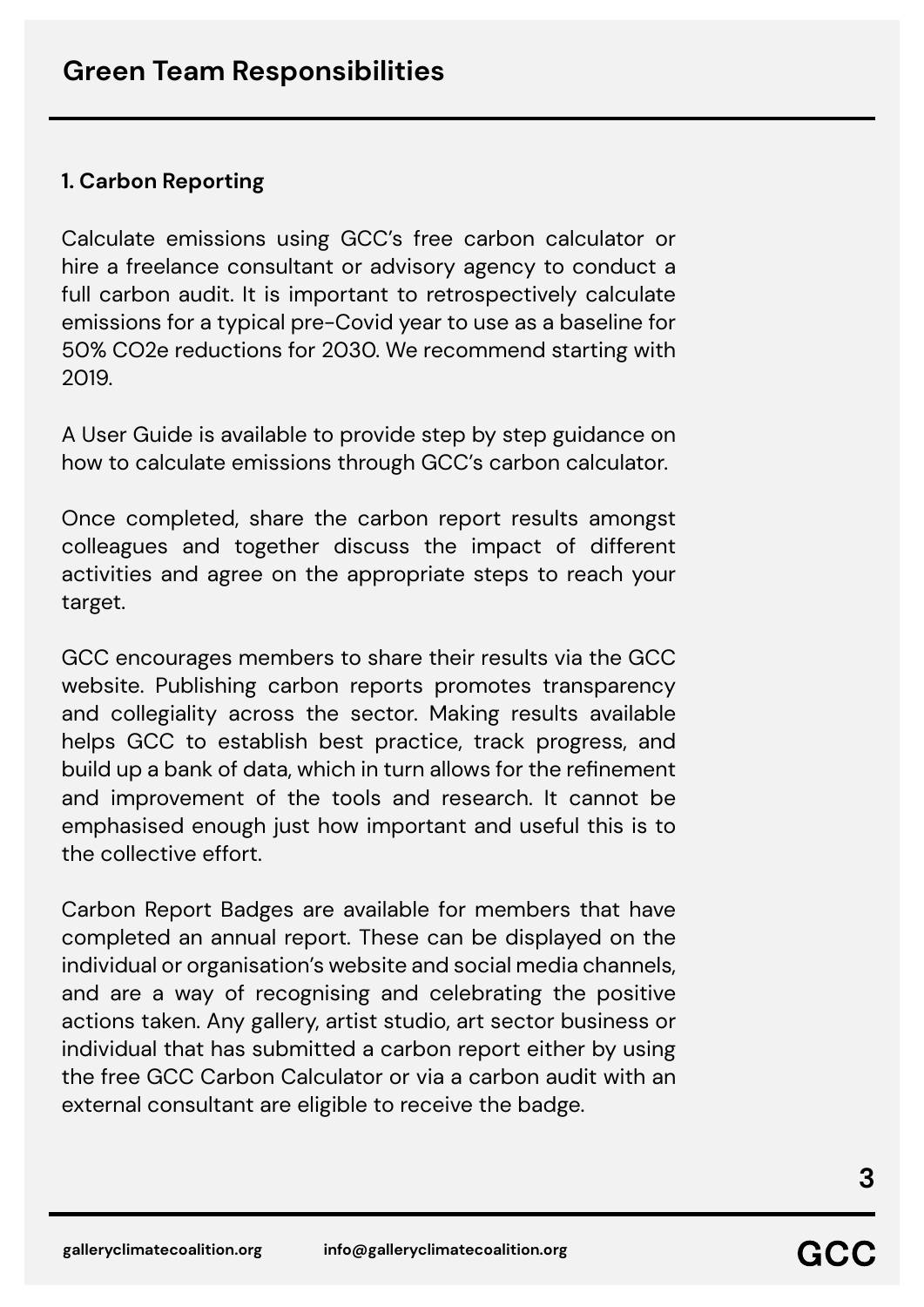### **2. Develop a Decarbonisation Action Plan Tailored For Your Organisation**

GCC's Decarbonisation Action Plan is a step by step carbon reduction strategy for the art sector. The report offers examples and pathways of how a 50% and a 70% reduction might be reached for different kinds of arts organisations, as well as guidance on target setting and implementation projections.

Read through the guide and build a Decarbonisation Strategy appropriate for your organisation.

#### **3. Implementing and Sharing Sustainability Best Practices**

Read through GCC's resource pages and share relevant information with colleagues in different departments. Share a link to the GCC website as well as the Effective Actions pdf so everyone in the organisation is aware of the initiative and working towards the same end.

Arrange a meeting with the entire organisation to inform all of the changes that will be happening and how they can help.

#### **4. Train & Explain**

Environmental jargon can be confusing and a lack of clarity on the issues could lead to inaction. Don't let this be an obstacle to change. Educate yourself and colleagues about the climate issues and the common terminology used to talk about it. Look into options for workplace sustainability training in your area so employees are equipped with the knowledge...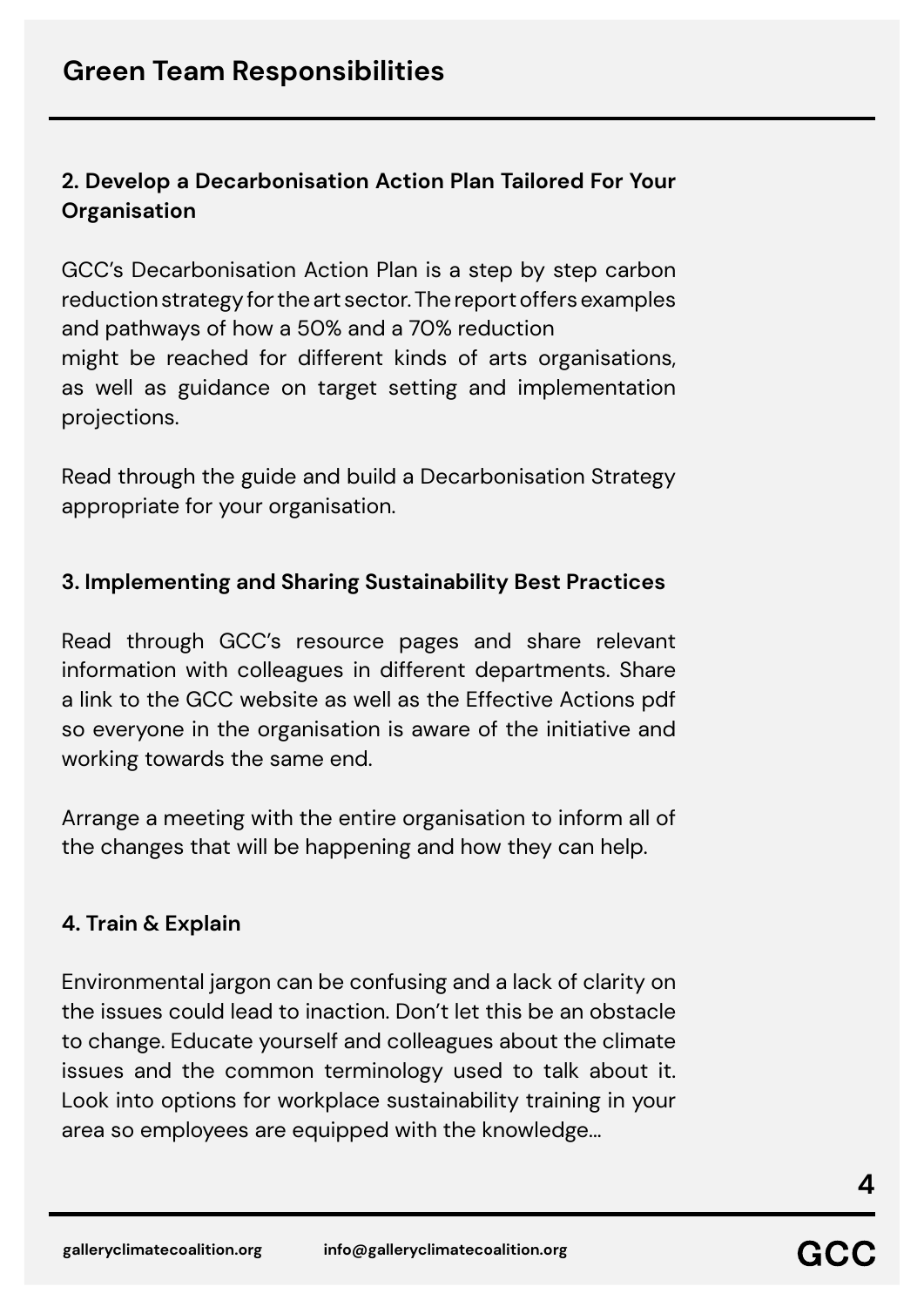*...Train & Explain, continued...*

understanding and motivation to make a positive difference. See what state / council resources are available or organise a climate advisor to speak with your organisation.

For example, [Ki Culture](https://www.kiculture.org/) offers training on a variety of issues relating to sustainability in the visual art sector via their Ki Training programme.

#### **5. Greening Your Supply Chain**

Make suppliers, clients, artists, contractors and contributors aware of the commitments. Share information with them about the work your organisation is doing and the targets that have been set. Ask them to help but also to make changes of their own.

Start by asking framers, art handlers, storage companies, and shippers to remove single use and Banned Materials from circulation.

Ask shippers and travel agents to prioritise low-emission alternatives as standard. Ask local couriers to use zero carbon delivery methods. If they do not offer carbon-free services, change couriers. There are many that do.

Changing energy suppliers is a simple but effective way to vote with your wallet. When changing suppliers, be aware that some tariffs that are sold as "green" may not actually be doing much to support renewable energy. More information about this - including tips on what to look for in a green supplier -can be found in the [GCC energy report.](https://galleryclimatecoalition.org/news/44-gcc-commissioned-report-green-energy-suppliers-and-the/)..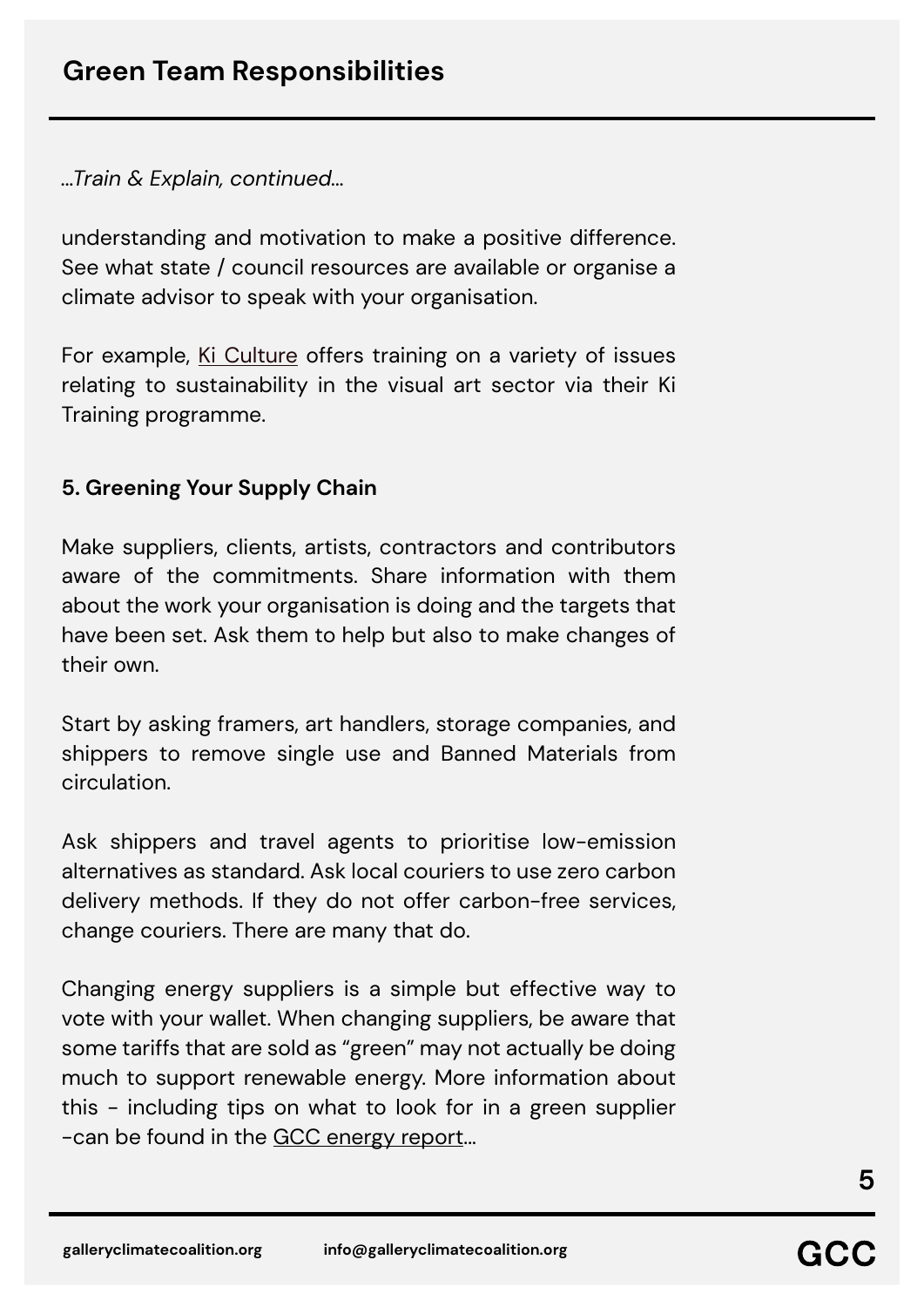*...Greening Your Supply Chain, continued...*

If possible, investigate low-carbon energy options for your buildings, starting with energy efficiency audits, and also looking into technologies like solar panels, heat pumps and solar water heating. This will prove cost effective in the long term.

#### **6. Supporting Strategic Climate Funds**

Compensation schemes should be a last resort after reducing as much of the CO2e emitted by your organisation as possible. However GCC strongly encourages members to take responsibility for emissions that cannot be avoided by donating to approved environmental charities and sustainability schemes covering areas where urgent climate action is needed, including keeping fossil fuels in the ground and defending and expanding forests and wetlands and their inhabitants.

These strategic donations will not make the impact of emissions disappear but they are an effective way to support organisations that have a positive impact within our 2030 timeline.

In order to donate, first calculate a CO2e price per tonne. There is considerable debate over exactly how to do this and guidelines vary. GCC advises: £50-100 / \$70-140 / €60-115 per tonne of  $C<sub>O2e</sub>$ 

Choose a figure within this range based on what is affordable, while also being high enough to act as a useful spur to reduce emissions.

[See here](https://galleryclimatecoalition.org/scfs/) for more information about Strategic Climate Funds (SCFs) vs conventional 'offsetting' as well as GCC approved schemes.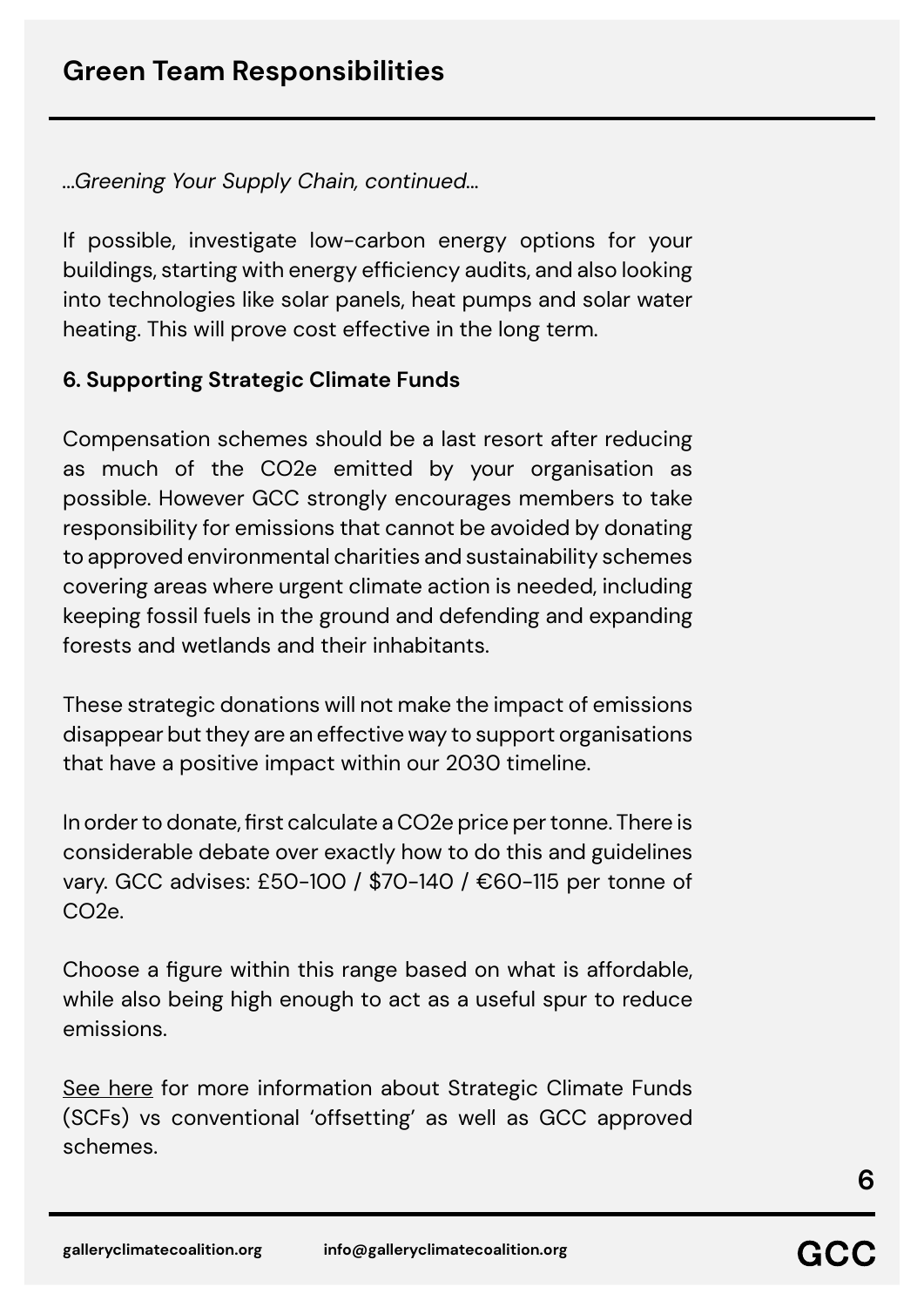The information provided here has been generalised to apply to a variety of organisations. Tailor instructions for specific needs as appropriate.

#### **General tasks for any organisation:**

| $\Box$ | Arrange an initial meeting with colleagues interested in joining a Green<br>Team. Discuss sustainability targets and proposed changes. Appoint<br>roles and delegate tasks. |
|--------|-----------------------------------------------------------------------------------------------------------------------------------------------------------------------------|
| $\Box$ | Schedule future meetings at regular intervals. Once a month is advised.                                                                                                     |
| $\Box$ | Review GCC's Report on Green Energy Tariffs.                                                                                                                                |
| $\Box$ | Contact your energy supplier and find out if they are responsibly<br>producing renewable energy. If not, change suppliers to one that does.                                 |
| $\Box$ | Adjust HVAC temperature controls to reasonable levels.<br>Introduce energy saving systems. Appliances on standby are wasting<br>energy.                                     |
| $\Box$ | Upgrade lighting systems to 100% LED.                                                                                                                                       |
| $\Box$ | Introduce sensor lights wherever possible.                                                                                                                                  |
| $\Box$ | Make sure all lights are switched off at night.                                                                                                                             |
| $\Box$ | Introduce water saving systems in bathrooms and kitchens.                                                                                                                   |
| $\Box$ | If renting, speak to the landlord about these changes. Start the<br>conversation today.                                                                                     |
| $\Box$ | If you are based in a shared building, meet with the other tenants and<br>include them in your plans.                                                                       |
|        | Ensure recycling is done according to local state/council facilities and<br>instructions.                                                                                   |
|        | Consult with a waste management company to get advice on how to<br>improve waste systems appropriate for your region.                                                       |
|        |                                                                                                                                                                             |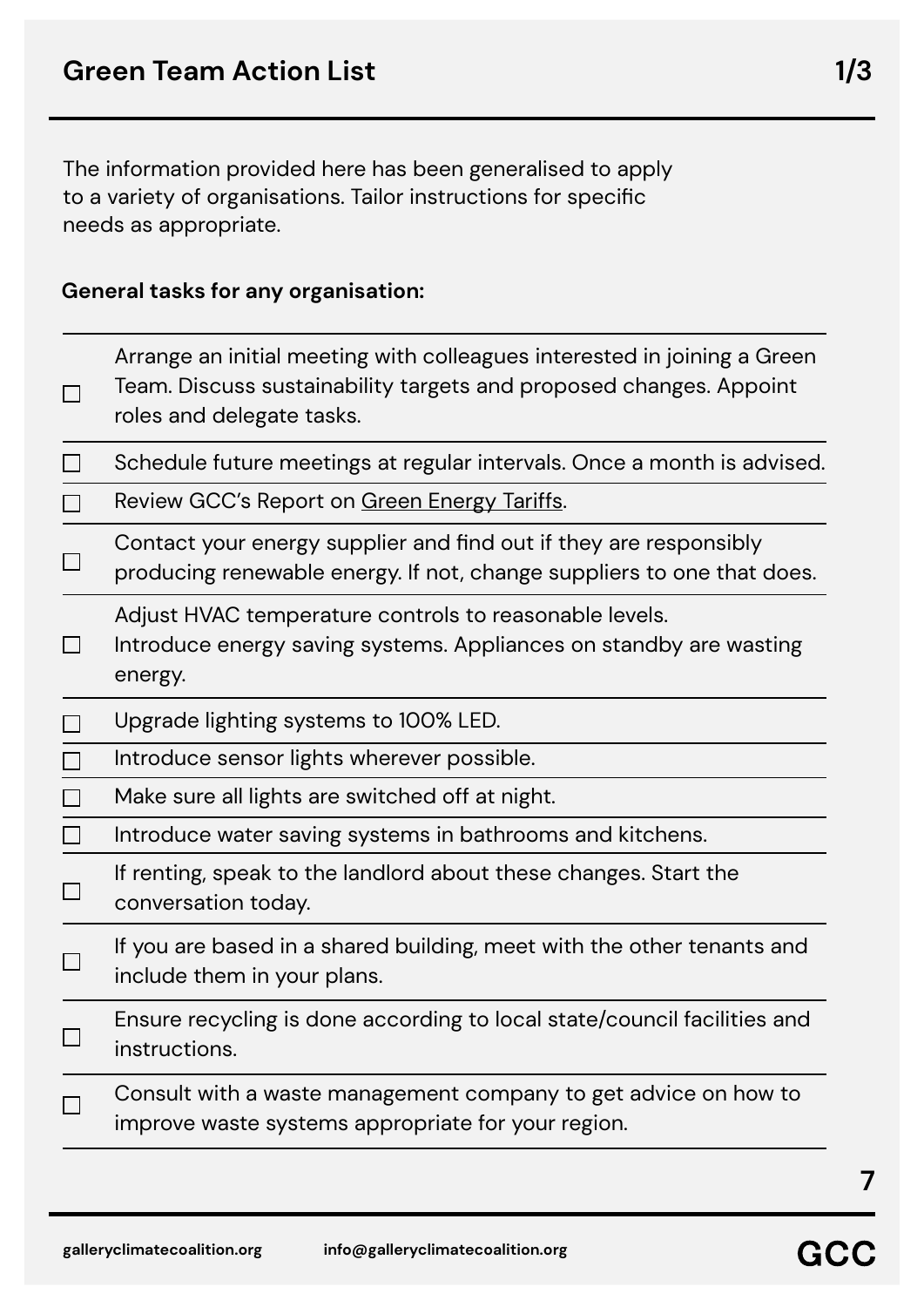#### **General tasks continued...**

|        | Share the correct recycling procedure with colleagues and make the<br>information available via signage.                                            |
|--------|-----------------------------------------------------------------------------------------------------------------------------------------------------|
|        | Join or start a Circularity Network so materials and equipment are<br>shared and kept in use for as long as possible.                               |
|        | Arrange dedicated waste collections for non-kerbside recycling.                                                                                     |
|        | Avoid as much waste as possible going to landfill. If something is<br>not Reused, Recycled or Repurposed it may end up in a natural<br>environment. |
|        | Exclusively use FSC sustainable paper stock for printing.                                                                                           |
|        | Encourage colleagues to think before they print and reduce as much<br>as possible.                                                                  |
| $\Box$ | Introduce ban on single use plastics: cups, cutlery, pens, bags etc.                                                                                |
|        | Review stationary ordering to eliminate potential waste.                                                                                            |
|        | Manage digital storage and make necessary changes to improve<br>efficiency.                                                                         |
|        | Switch to refillable containers for kitchen consumables to eliminate<br>plastic waste.                                                              |
|        | Introduce or promote a cycle-to-work scheme.                                                                                                        |
|        | Review local and international courier services and make sure they are<br>using green tariffs and services.                                         |
|        |                                                                                                                                                     |